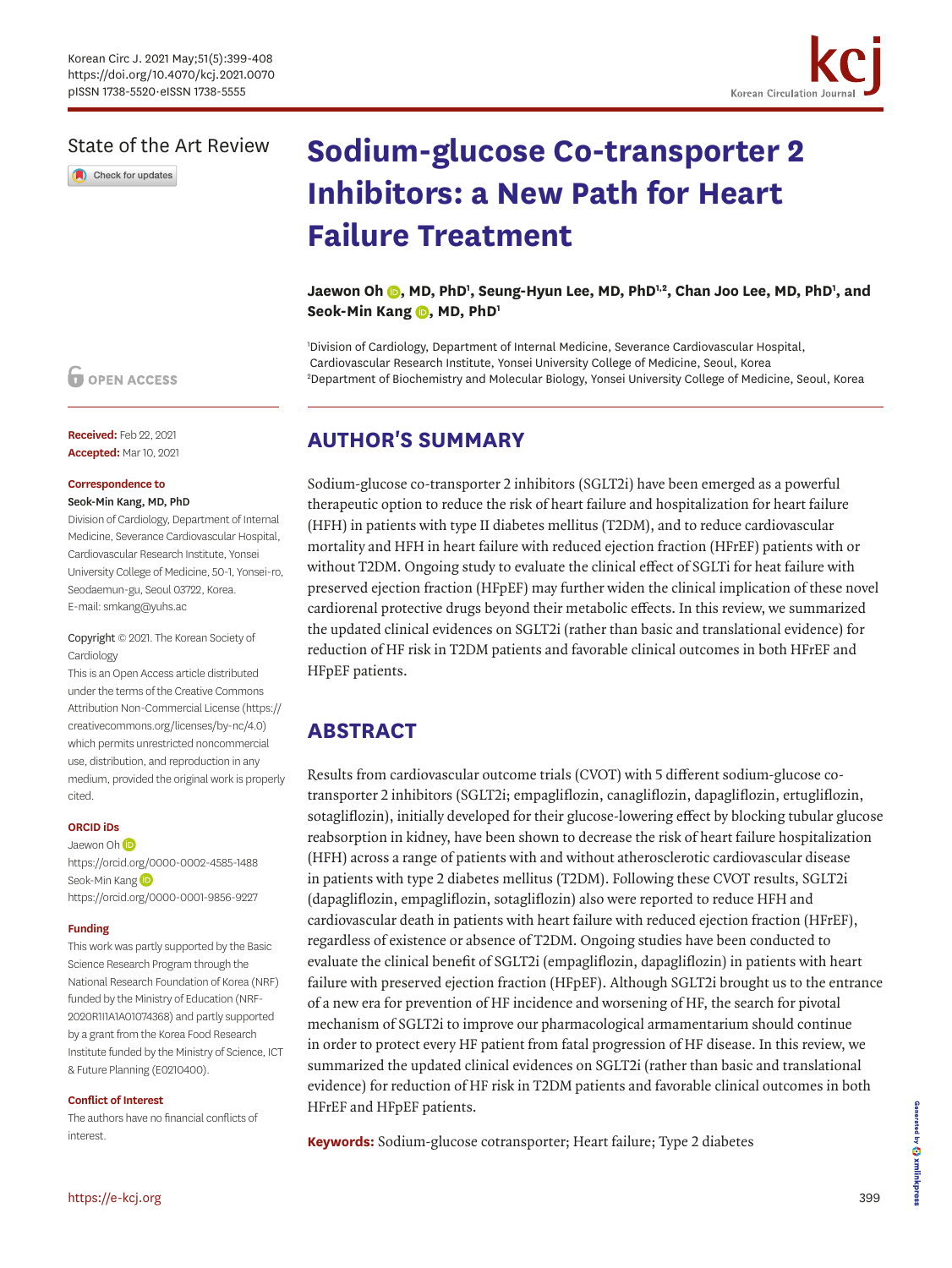#### **Data Sharing Statement**

The data generated in this study is available from the corresponding author(s) upon reasonable request.

#### **Author Contributions**

Conceptualization: Oh J, Lee SH, Lee CJ, Kang SM; Formal analysis: Oh J; Investigation: Oh J, Lee SH, Lee CJ, Kang SM; Project administration: Oh J; Supervision: Oh J; Writing - original draft: Oh J, Kang SM; Writing - review & editing: Oh J, Kang SM.

### **INTRODUCTION**

<span id="page-1-1"></span><span id="page-1-0"></span>Sodium-glucose co-transporter (SGLT) is a membrane protein that supplies sodium ions (Na+ ) and glucose like as glucose transporter. In human, there are 6 types of SGLT and, among which SGLT1 and SGLT2 are known to be involved in glucose resorption in the intestinal mucosa (mainly for SGLT1) or proximal tubule of the renal nephron (mainly for SGLT2).<sup>1)</sup> SGLT1 is mainly located in the small intestine and plays an important role in the absorption of galactose, in addition to glucose. SGLT2 is primarily distributed in the kidney and is responsible for 90% of renal glucose resorption.[2\)](#page-7-1) Under physiological conditions, 180 g of glucose are filtered and completely reabsorbed by the renal tubules. In diabetic patients, glucose can be found in the urine when hyperglycemia[.3\)](#page-7-2) Whereas SGLT1 transports 2 Na+ per one molecule of glucose and SGLT2 transports 1 Na<sup>+</sup>, SGLT2 can co-localize with the renal Na†/hydrogen exchanger (NHE3), responsible for Na† reabsorption in the proximal tubule.<sup>[4\)](#page-7-3)</sup> SGLT2 inhibitors (SGLT2i) may cross-react with this NHE3 so inhibit Na+ reabsorption and increase natriuresis.

<span id="page-1-2"></span>In general, the glucose-lowering ability of SGLT2i through urinary glucose excretion can decrease hemoglobin A1c modestly (from 0.5% to 1.0%) in patients with diabetes. The glucosuric effect of SGLT2i depends on the blood glucose concentration. So hypoglycemia risk following SGLT2i use is low compared to other glucose-lowering drugs.

<span id="page-1-3"></span>Patients with type 2 diabetes mellitus (T2DM) are at high risk of heart failure (HF), about 20– 30% found in diabetes clinical practice and had higher rates of heart failure hospitalization (HFH) with higher mortality.[5\)](#page-7-4) SGLT2i exert consistent favorable effects on the HFH across all trials.[6\)](#page-7-5) However, these drugs have inconsistent results on mortality. Depending on the trial, empagliflozin reduced the risk of cardiovascular (CV) death by 38% but by only 2% in the trial with dapagliflozin in T2DM.[7\)](#page-8-0)[8\)](#page-8-1)

Not only are patients with T2DM at higher risk for HF, patients with HF are also at high risk for recurrent HFH, high CV mortality, and worsening of renal function with poor quality of life. The combined risk of HFH or CV death in patients with heart failure with reduced ejection fraction (HFrEF), was reduced by 25% with dapagliflozin or empagliflozin, mainly driven by a reduction of HFH.<sup>[9\)](#page-8-2)[10\)](#page-8-3)</sup>

These benefits of SGLT2i relatively on short-term follow-up cannot be explained by their glucose–lowering effects. Therefore, it is important to find out the crucial mechanism of SGLT2i by carrying out large-scale trials in patients with various phenotype of T2DM and wellcharacterized HF who are on guideline-directed medical therapy including the device therapy.

# **BENEFITS ON HEART FAILURE EVENTS IN PATIENTS WITH TYPE 2 DIABETES MELLITUS**

SGLT2i have demonstrated unanticipated cardiorenal benefits in several large randomized clinical trials of patients who have T2DM and either established atherosclerotic cardiovascular disease (ASCVD) or multiple CV risk factors. The effect of SGLT2i on nonfatal HF events or CV death is summarized in 5 cardiovascular outcome trials (CVOT) with 5 different agents in T2DM, respectively (**[Table 1](#page-2-0)**).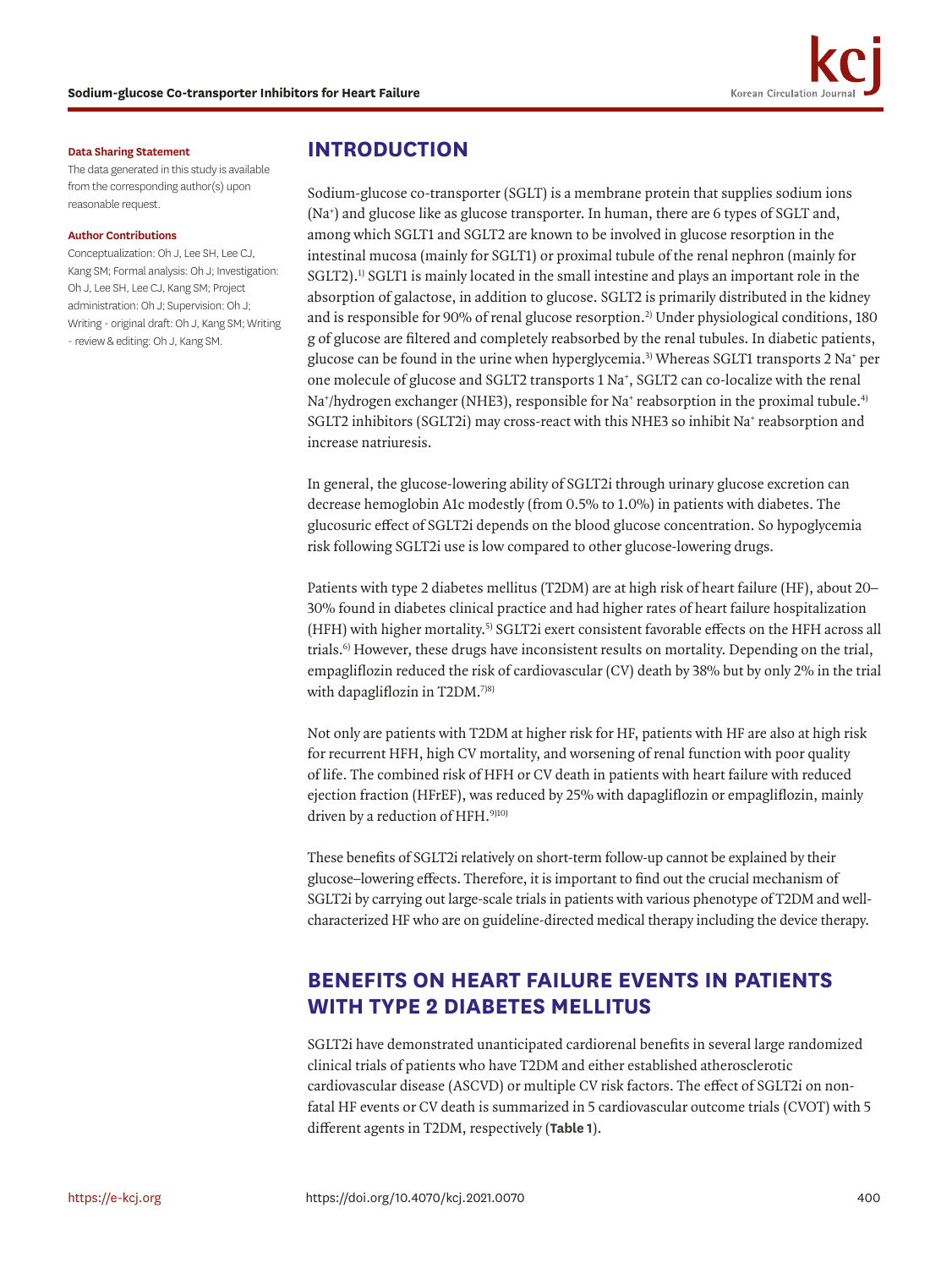| <b>Table 1.</b> Key characteristics of cardiovascular outcome trials for SQLT21 in type 2 diabetes methols |                         |                                                 |                      |                      |                                                |  |  |  |  |  |
|------------------------------------------------------------------------------------------------------------|-------------------------|-------------------------------------------------|----------------------|----------------------|------------------------------------------------|--|--|--|--|--|
| Trials                                                                                                     | <b>EMPA-REG OUTCOME</b> | <b>CANVAS PROGRAM</b>                           | DECLARE-TIMI 58      | <b>VERTIS-CV</b>     | SCORED                                         |  |  |  |  |  |
| SGLTi                                                                                                      |                         | Empagliflozin 10/25 mg Canagliflozin 100/300 mg | Dapagliflozin 10 mg  |                      | Ertugliflozin 5/15 mg Sotagliflozin 200/400 mg |  |  |  |  |  |
| Population                                                                                                 | 7,020                   | 10,142                                          | 17,160               | 8,246                | 10,584                                         |  |  |  |  |  |
| Enrolled period                                                                                            | Sep 2010 to Apr 2013    | Dec 2009 to May 2015                            | Apr 2013 to Jun 2015 | Dec 2013 to Apr 2017 | Dec 2017 to Jan 2020                           |  |  |  |  |  |
| Publication year                                                                                           | 2015                    | 2017                                            | 2018                 | 2020                 | 2020                                           |  |  |  |  |  |
| Established ASCVD (%)                                                                                      | 99                      | 66                                              | 41                   | 100                  | 89                                             |  |  |  |  |  |
| Follow-up (years)                                                                                          | 3.1                     | 3.6                                             | 4.2                  | 3.5                  | 1.3                                            |  |  |  |  |  |
| eGFR for enrollment (mL/min/1.73 m <sup>2</sup> )                                                          | $\geq 30$               | >30                                             | $\geq 60$            | $\geq 30$            | $25 - 60$                                      |  |  |  |  |  |
| eGFR <60 (%)                                                                                               | 26                      | 20                                              | 7                    | 22                   | 100                                            |  |  |  |  |  |
| Heart failure history (%)                                                                                  | 10 <sup>°</sup>         | 14                                              | 10                   | 24                   | 31                                             |  |  |  |  |  |
| Primary outcomes                                                                                           | <b>MACE</b>             | <b>MACE</b>                                     | MACE                 | <b>MACE</b>          | $CV$ death + $HFH$                             |  |  |  |  |  |
| HR (95% CI)                                                                                                | $0.86(0.74 - 0.99)$     | $0.86(0.75 - 0.97)$                             | $0.93(0.84-1.03)$    | $0.97(0.85 - 1.11)$  | $0.74(0.63 - 0.88)$                            |  |  |  |  |  |
| Rate/1,000 patient-year (SGLT2i vs.<br>placebo)                                                            | 37.4 vs. 43.9           | 26.9 vs. 31.5                                   | 22.6 vs. 24.2        | 39 vs. 40            | 56 vs. 75                                      |  |  |  |  |  |
| CV death                                                                                                   | $0.62(0.49 - 0.77)$     | $0.87(0.72 - 1.06)$                             | $0.98(0.82 - 1.17)$  | $0.92(0.77-1.11)$    | $0.90(0.73-1.12)$                              |  |  |  |  |  |
| All-cause mortality                                                                                        | $0.68(0.57-0.82)$       | $0.87(0.74 - 1.01)$                             | $0.93(0.82 - 1.04)$  | $0.93(0.80 - 1.08)$  | $0.99(0.83-1.18)$                              |  |  |  |  |  |
| Nonfatal MI                                                                                                | $0.87(0.70-1.09)$       | $0.85(0.69-1.05)$                               | $0.89(0.77-1.01)$    | $1.04(0.86 - 1.27)$  | $0.68(0.52 - 0.89)^{\dagger}$                  |  |  |  |  |  |
| Nonfatal stroke                                                                                            | $1.18(0.89 - 1.56)$     | $0.90(0.71-1.15)$                               | $1.01(0.84-1.21)$    | $1.00(0.76 - 1.32)$  | $0.66(0.48 - 0.91)^*$                          |  |  |  |  |  |
| <b>HFH</b>                                                                                                 | $0.65(0.50 - 0.85)$     | $0.67(0.52 - 0.87)$                             | $0.73(0.61 - 0.88)$  | $0.70(0.54 - 0.90)$  | $0.67(0.55 - 0.82)$                            |  |  |  |  |  |
| CV death/HFH                                                                                               | $0.66(0.55 - 0.79)^*$   | $0.78(0.67-0.91)$                               | $0.83(0.73 - 0.95)$  | $0.88(0.75-1.03)$    | $0.74(0.63 - 0.88)$                            |  |  |  |  |  |
| Renal endpoints                                                                                            | $0.54(0.40-0.75)$       | $0.60(0.47-0.77)$                               | $0.53(0.43 - 0.66)$  | $0.81(0.63 - 1.04)$  | $0.71(0.46 - 1.08)$                            |  |  |  |  |  |

<span id="page-2-0"></span>**Table 1.** Key characteristics of cardiovascular outcome trials for SGLT2i in type 2 diabetes mellitus

ASCVD = atherosclerotic cardiovascular disease; CI = confidence interval; CV = cardiovascular; eGFR = estimated glomerular filtration rate; HFH = heart failure hospitalization; HR = hazard ratio; MACE = major adverse cardiac events; MI = myocardial infarction; SGLT = sodium-glucose co-transporter; SGLTi = sodiumglucose co-transporter inhibitors; SGLT2i = sodium-glucose co-transporter 2 inhibitors.

\*Excluding fatal stroke. † Total fatal or nonfatal MI/stroke.

<span id="page-2-2"></span>The first SGLT2i with the COVT result was empagliflozin through the EMPA-REG OUTCOME trial[.7\)](#page-8-0) The study enrolled 7,020 T2DM patients with established ASCVD such as coronary and peripheral artery disease, and followed up for 3.1 years. This trial showed a significant 14% reduction in the primary composite outcome (major adverse cardiac events) including CV death, nonfatal myocardial infarction (MI), and nonfatal stroke (hazard ratio [HR], 0.86; 95% confidence interval [CI], 0.74–0.99, p=0.04 for superiority). This clinical benefit was primarily driven by a 38% reduction of CV death (HR, 0.62; 95% CI, 0.49–0.77). The clinical effect of empagliflozin on nonfatal MI or stroke was neutral, so the CV mortality reduction by empagliflozin seems to be largely related to the HFH reduction (HR, 0.65; 95% CI, 0.50–0.85). Interestingly, these benefits on CV mortality and HFH was found early after empagliflozin treatment initiation (within 12 weeks after randomization).<sup>11)</sup> Following this unanticipated finding, many researchers have paid attention to the direct myocardial protective effect of SGLT2i. More detailed explanation for mechanism of cardiorenal effects of SGLT2i was reviewed well in recent publication.[3\)](#page-7-2)[12\)](#page-8-5)

<span id="page-2-4"></span><span id="page-2-3"></span><span id="page-2-1"></span>After empagliflozin became the first drug to show beneficial effects in T2DM patients with high CV risk, the CVOT of additional SGLT2i followed and confirmed the benefit of SGLT2i. The CANVAS program using canagliflozin enrolled 10,142 diabetic patients with and without established ASCVD (positive for multiple risk factors), and followed up for 3.6 years.<sup>[13\)](#page-8-6)</sup> This trial demonstrated a significant 14% reduction in the primary composite outcome including CV death, nonfatal MI, and nonfatal stroke (HR, 0.86; 95% CI, 0.75–0.97, p=0.02 for superiority). The clinical effect of canagliflozin on each separate primary outcome was all neutral, and only HFH was significantly reduced by canagliflozin (HR, 0.67; 95% CI, 0.52– 0.87). In addition, canagliflozin reduced the composite of HFH or CV death by 22% (HR, 0.78; 95% CI, 0.67–0.91).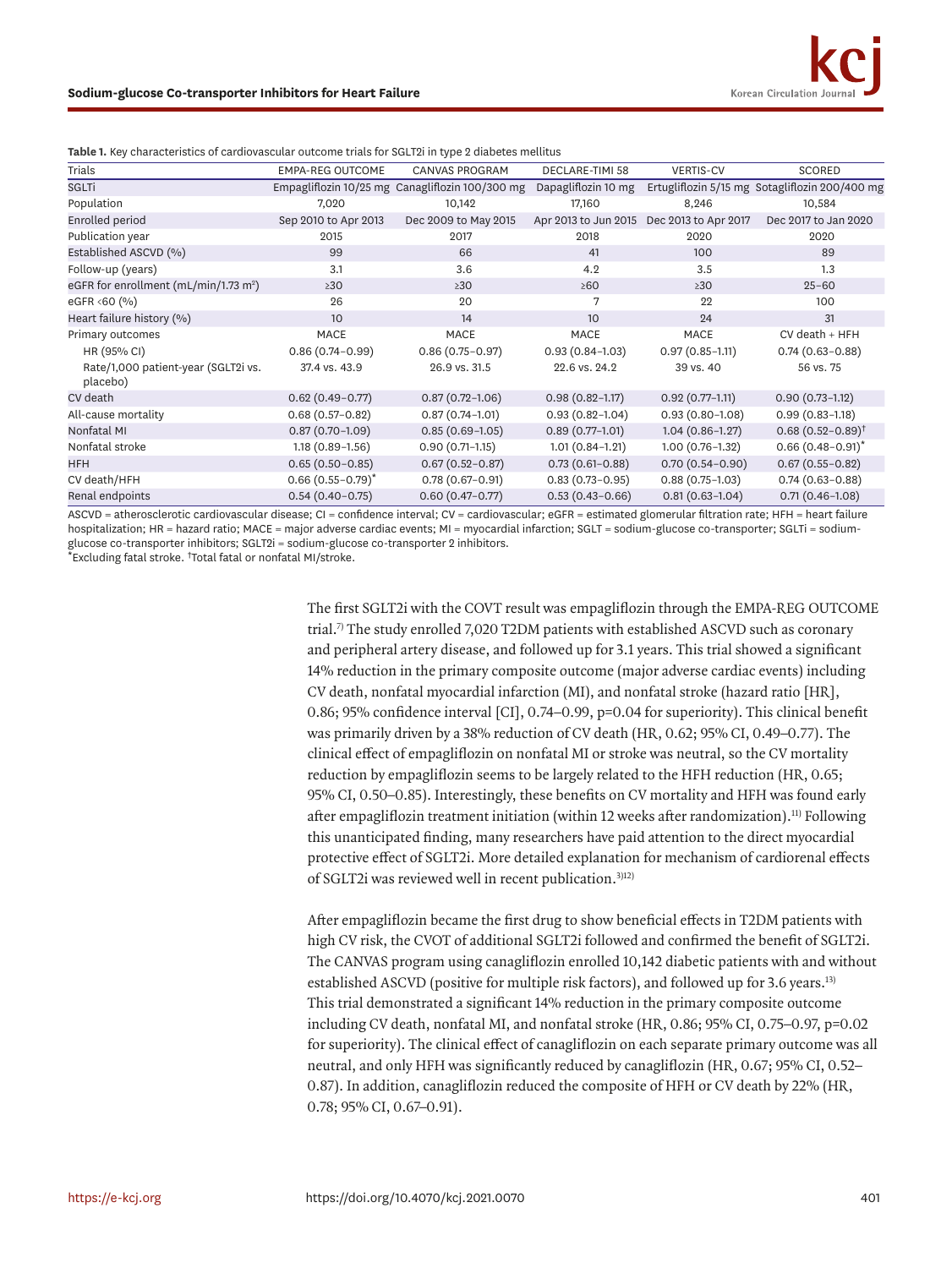<span id="page-3-0"></span>The DECLARE-TIMI 58 trial using dapagliflozin enrolled 17,160 diabetic patients with and without established ASCVD, and followed up for 4.2 years.<sup>8)</sup> This trial failed to show a significant reduction in the primary composite outcome including CV death, nonfatal MI, and nonfatal stroke (HR, 0.93; 95% CI, 0.84–1.03; p=0.17). The clinical effect of canagliflozin on each separate primary outcome was all neutral, and only HFH was significantly reduced by dapagliflozin (HR, 0.73; 95% CI, 0.61–0.88). Like canagliflozin, dapagliflozin also reduced the composite of HFH or CV death by 17% (HR, 0.83; 95% CI, 0.75–0.95). However, in comparison with 38% reduction of CV death in the CVOT using empagliflozin, but only 2% was noted in the trial with dapagliflozin.

<span id="page-3-1"></span>The VERTIS CV trial using ertugliflozin enrolled 8,246 diabetic patients with established ASCVD, and followed up for 3.5 years.[14\)](#page-8-7) The trial also failed to show a significant reduction in the primary composite outcome including CV death, nonfatal MI, and nonfatal stroke (HR, 0.97; 95% CI, 0.85–1.11). The clinical effect of ertugliflozin on each separate primary outcome was all neutral, and only HFH event was significantly reduced by ertugliflozin (HR, 0.70; 95% CI, 0.54–0.90). However, the benefit on the composite of HFH or CV death was not nominally significant with ertugliflozin (HR, 0.88; 95% CI, 0.75–1.03).

<span id="page-3-2"></span>The latest SGLT2i to report CVOT is sotagliflozin in the SCORED trial.[15\)](#page-8-8) The study enrolled 10,584 type 2 diabetes, chronic kidney disease patients with and without established ASCVD, and followed up for 1.3 years because of early termination owing to loss of funding. The primary end point was changed to the composite of the total number of CV death, HFH, and urgent visits for HF during the trial. This trial demonstrated a significant 26% reduction in the primary composite (HR, 0.74; 95% CI, 0.63–0.88). This clinical benefit of ertugliflozin was primarily driven by a 33% reduction of total number of HFH and urgent visits for HF (HR, 0.67; 95% CI, 0.55–0.82) but the CV mortality reduction by sotagliflozin was neutral (HR, 0.90; 95% CI, 0.73–1.12).

Although these CVOTs seem to be similar, we could find some discrepancies in the baseline characteristics among these trials. Firstly, regarding the inclusion criteria, the trials using empagliflozin, ertugliflozin enrolled 100% established ASCVD, focusing on only the secondary prevention. Whereas, the CVOT using canagliflozin, dapagliflozin enrolled diabetic patients with and without ASCVD, focusing on both the primary and secondary prevention. We could expect higher chance for statistical significance in secondary prevention trial rather than in primary prevention trial considering higher event rates in secondary prevention trials. This hypothesis may explain the neutral clinical benefit of dapagliflozin on primary composite outcome. Secondly, there were 2 phases of enrollment period such as early 2010s (for empagliflozin, canagliflozin) vs. mid 2010s (for dapagliflozin, ertugliflozin). In general, the clinical trials which conducted in relatively late phase, could have lower chance for statistical significance than those in early phase. The limited clinical benefit of ertugliflozin could be resulted from these discrepancies among CVOTs or structure difference among SGLT2i.[16\)](#page-8-9) However, all SGLT2i including sotagliflozin, were proved to significantly reduce the risk of HFH in T2DM patients, which confirmed by meta-analysis.<sup>[17\)](#page-8-10)</sup>

<span id="page-3-4"></span><span id="page-3-3"></span>In these trials with T2DM patients, lack of information regarding the phenotype of HF or use of concomitant guideline directed medical treatment of HF give us a skeptical interpretation about the significant reduction of risk in HFH. Because the results of these CVOT could be affected by the use of inhibitors of renin-angiotensin system and beta-blockers, mineralocorticoid receptor antagonists or angiotensin receptor-neprilysin inhibitor (ARNI) which showing the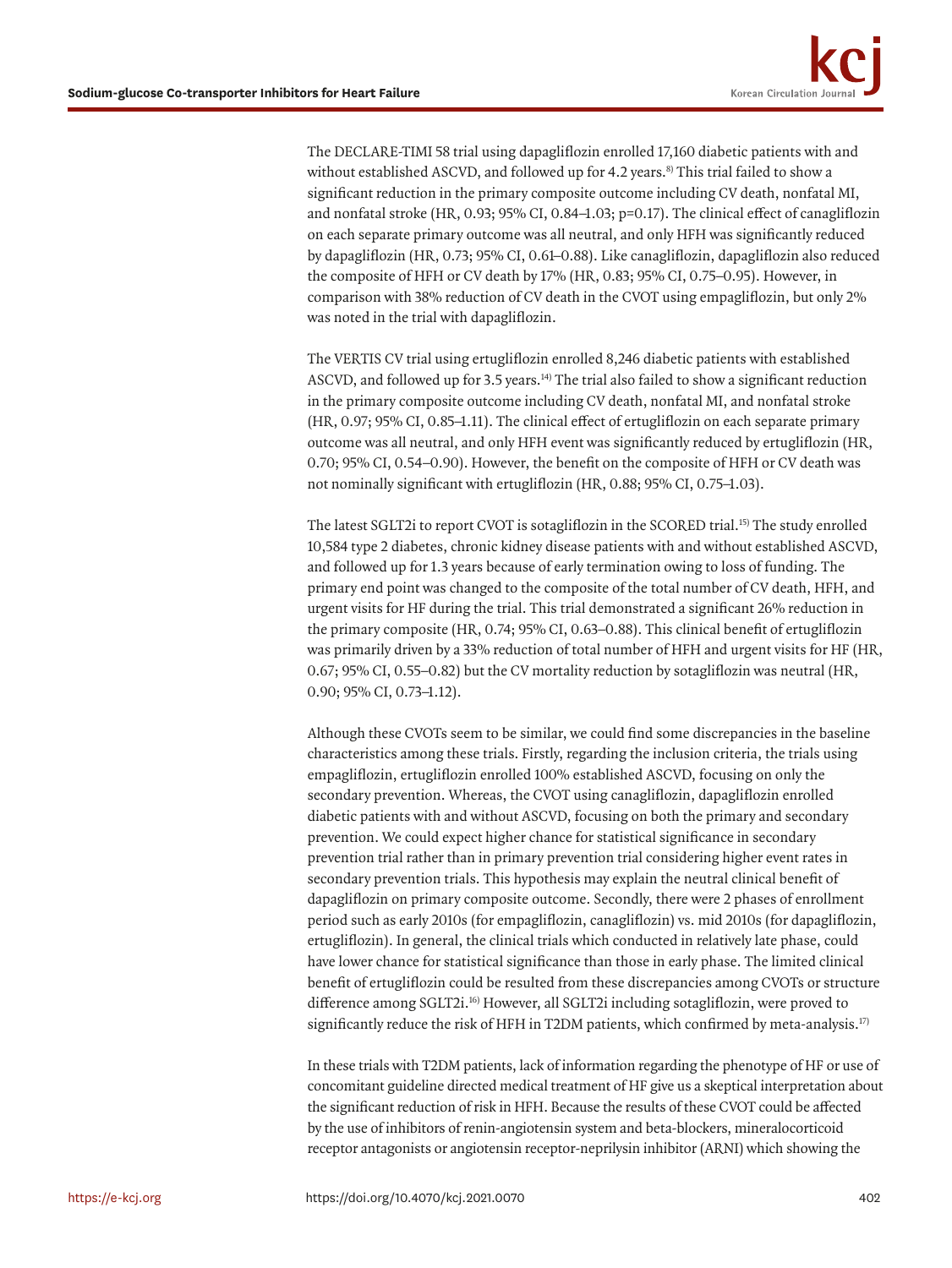<span id="page-4-1"></span>survival benefit in HFrEF patients. From the data of EMPA-REG OUTCOME, concomitant use of spironolactone and eplerenone may attenuate the effect of SGLT2i to reduce HF events[.18\)](#page-8-11) In addition, it is not clear whether SGLT2i might interact with ARNI.

However, based on these lines of evidences, 2019 European Society of Cardiology guidelines on diabetes, pre-diabetes, and CV diseases recommended SGLT2i (empagliflozin, canagliflozin, and dapagliflozin) to lower the risk of HFH in patients with T2DM as class I recommendation with level of evidence A[.19\)](#page-8-12)

# <span id="page-4-2"></span>**BENEFITS ON HEART FAILURE EVENTS IN PATIENTS WITH HEART FAILURE WITH REDUCED EJECTION FRACTION**

The reduction of the risk of HFH with SGLT2i in patients with T2DM have been demonstrated in all CVOT. This reduction for HFH risk was observed in both patients with and without a previous HF history. However, patients with HF history comprised only small proportions of the COVT populations, especially without documentation for left ventricular ejection fraction (LVEF) or natriuretic peptide levels. These effects of SGLT2i on CV outcomes may not be directly related to glycemic control, suggesting that these clinical benefits may extend to non-diabetic patients, especially HF. In addition, the DECLARE-TIMI 58 trial showed that the benefit of CV death or HFH was greater in patients with HFrEF than with HFpEF. Especially, the benefit was remarkable in those with LVEF  $\leq 30\%$ ,<sup>20)</sup> Therefore, the effect of SGLT2i in patients with HF, especially HFrEF was explored in large-scale trials.

<span id="page-4-3"></span><span id="page-4-0"></span>The DAPA-HF trial was the first outcome trial to assess the effect of SGLT2i (using dapagliflozin) in HFrEF patients with or without diabetes.<sup>[9\)](#page-8-2)</sup> The definition of HFrEF was LVEF <40% and elevated N-terminal-pro B-type natriuretic peptide (NT-proBNP) level. The trial enrolled 4,744 patients including 2,607 non-DM patients and followed up for 18.2 months. The primary end point was the composite outcome of CV death, HF, and urgent HF-related hospital visits. This trial demonstrated a significant 26% reduction in the primary composite outcome (HR, 0.74; 95% CI, 0.65–0.85). This clinical benefit of dapagliflozin was primarily driven by a 30% reduction of HFH and urgent visits for HF (HR, 0.70; 95% CI, 0.58–0.85) but surprisingly, the CV mortality was also significantly reduced with dapagliflozin (HR, 0.82; 95% CI, 0.69–0.98). Although this trial was conducted in non-diabetic patients with HFrEF, the frequency of adverse events such as volume depletion, renal dysfunction, and hypoglycemia did not differ between dapagliflozin and placebo group.

The EMPEROR-Reduced trial was the following outcome trial to assess the effect of another SGLT2i, empagliflozin in HFrEF patients with or without diabetes.<sup>10</sup> The trial enrolled 3,730 patients including 1,856 non-DM patients and followed up for 16 months. The primary end point was the composite outcome of CV death and HFH. This trial demonstrated a significant 25% reduction in the primary composite outcome (HR, 0.75; 95% CI, 0.65–0.86). This clinical benefit of empagliflozin was primarily driven by a 30% reduction of HFH and urgent visits for HF (HR, 0.69; 95% CI, 0.59–0.81) but the CV mortality reduction by empagliflozin was neutral (HR, 0.92; 95% CI, 0.75–1.12). In comparison with DAPA-HF trial, EMPEROR-Reduced trial enrolled patients with higher CV risk factors, for example, lower ejection fraction (27% vs. 31%), high level of NT-proBNP (1,900 vs. 1,437 pg/mL) and lower estimated glomerular filtration rates (eGFRs) (62 vs. 66 mL/min/m<sup>2</sup>).<sup>21)</sup> Interestingly, the annual rate of decline in eGFR was significantly slower in the empagliflozin group than placebo (−0.55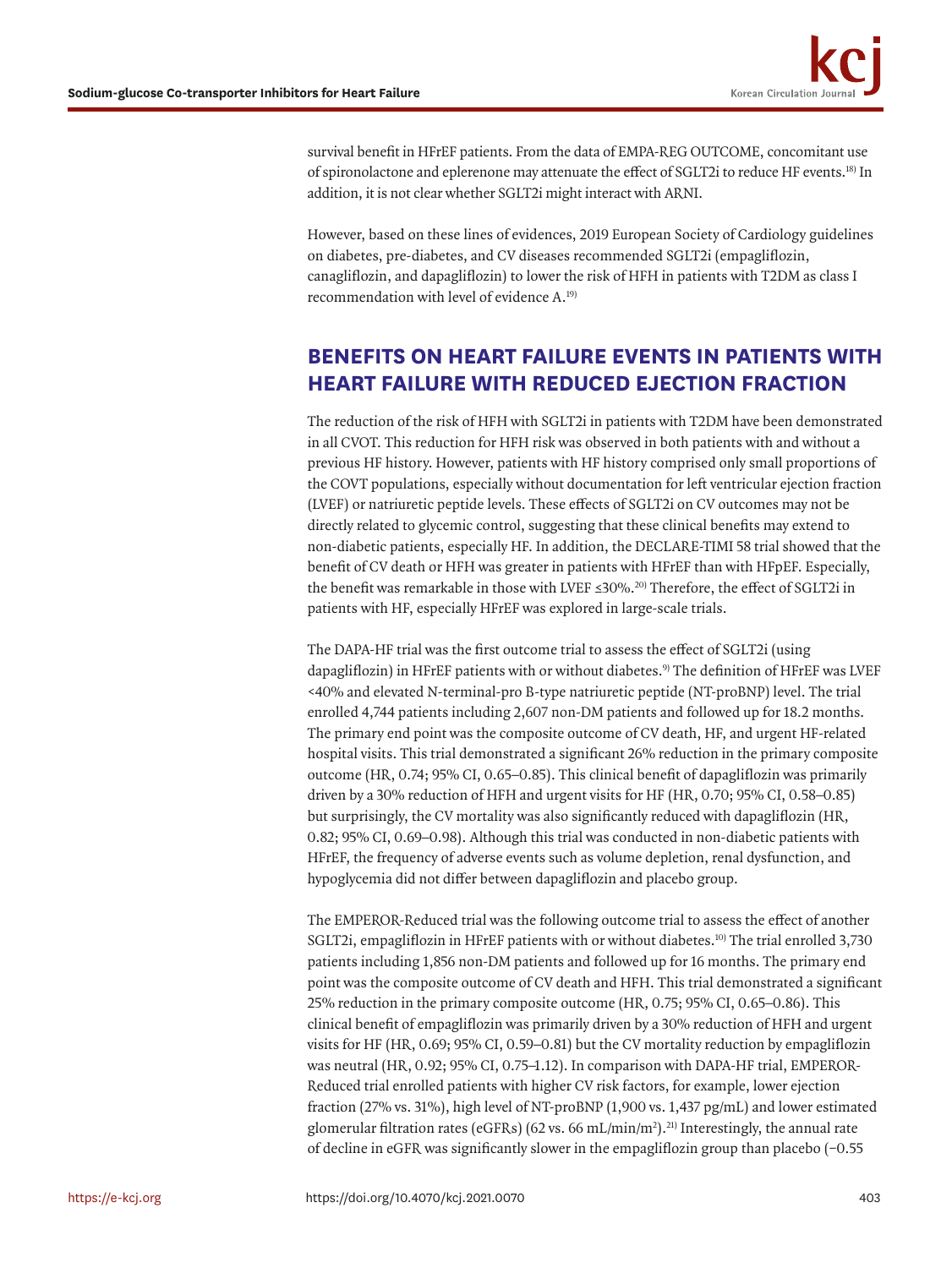<span id="page-5-1"></span>vs. –2.28 mL/min/1.73 m²/year).<sup>10)</sup> In addition, exploratory composite renal endpoint defined as chronic dialysis, renal transplantation, or the onset of a sustained and profound decrease in renal function was significantly reduced by 50% with empagliflozin (HR, 0.50; 95% CI, 0.32–0.77). However, in DAPA-HF trial, a composite of renal events was reduced by 29%, which is not nominally significant (HR, 0.71; 95% CI, 0.44–1.26). In contrast, DAPA-HF trial reported a lower risk of CV death with a 18% risk reduction, which is nominally significant and a 8% risk reduction in the EMPEROR-Reduced trial, which is not. This discrepancy might be difficult in the interpretation and conclusion due to heterogeneity of patients' clinical characteristics and short-term follow up duration, and so on.

The SOLOIST-WHF was the latest outcome trial to assess the effect of SGLT2i, sotagliflozin in HFrEF patients with diabetes who were recently hospitalized for worsening HF.[22\)](#page-8-15) The trial enrolled 1,222 patients and followed up for just 9 months because the trial ended early owing to loss of funding from the sponsor. The primary end point was the composite outcome of CV death, HFH and urgent visits for HF. This trial demonstrated a significant 33% reduction in the primary composite outcome (HR, 0.67; 95% CI, 0.52–0.85). This clinical benefit of sotagliflozin was also driven by a 30% reduction of HFH and urgent visits for HF (HR, 0.64; 95% CI, 0.49–0.83) but the CV mortality reduction by sotagliflozin was neutral, too (HR, 0.84; 95% CI, 0.58–1.22). However, due to the smaller-sized sample enrolled and shorter follow-up period (only 9 months) than planned, the SOLOIST-WHF trial did not have enough to provide a statistically robust assessment for the effect of sotagliflozin on CV mortality. Regarding adverse events, severe hypoglycemia (1.5% vs. 0.3%) and diarrhea (6.1% vs. 3.4%) were more common with sotagliflozin group than placebo. Especially, a difference in diarrhea event was not reported in the DAPA-HF or EMPEROR-Reduced trial so we could assume that it is related to SGLT1 inhibition in the intestines considering higher affinity for inhibiting SGLT1 by sotagliflozin than dapagliflozin and empagliflozin.<sup>[21\)](#page-8-14)</sup>

Unanticipated success in the SOLOIST-WHF trial may open more questions than answer regarding the role of SGLT1 inhibition in HF. Is a sotagliflozin better for HF than other SGLT2i? Is the big success of sotagliflozin mediated by higher SGLT1 inhibition than dapagliflozin and empagliflozin? Is there any therapeutic role of SGLT1 inhibition in intestines in HF, reflected by increased diarrhea in sotagliflozin group? Any role for helping decongestion of third space or lymphatics? When we consider the SGLT1 expression in heart is the second highest after small intestine and SGLT1 is highly expressed in human cardiomyocytes, we can guess whether there is any other role of SGLT1 in heart just than glucose transport. Further translational research should be warranted to answer these questions.

Comparing the baseline characteristics of 3 trials of SGLT2i in patients with HFrEF (**[Table 2](#page-6-0)**), the DAPA-HF populations had higher eGFR, lower NT-proBNP level and lower use for ARNI, implantable cardioverter defibrillation, cardiac resynchronization therapy than those from EMPEROR-Reduced and SOLOIST-WHF. The discrepancy in these baseline risk factors may be related to lower event rates, especially HFH events in DAPA-HF trial.

<span id="page-5-0"></span>Combining these 3 HFrEF trials together, recently published meta-analysis showed that SGLT2i could reduce CV death or first HFH (HR, 0.74; 95% CI, 0.68–0.81), CV death and total HFH (HR, 0.74; 95% CI, 0.67–0.82), CV death (HR, 0.86; 95% CI, 0.76–0.97) and all-cause mortality (HR, 0.86; 95% CI, 0.77–0.96) in HFrEF patients.<sup>21)</sup> Following these lines of clinical evidences, we can expect future HF guidelines may strongly recommend SGLT2i for HFrEF patients with or without diabetes.<sup>6)</sup> It seems to be time for triple therapy to evolve to quadruple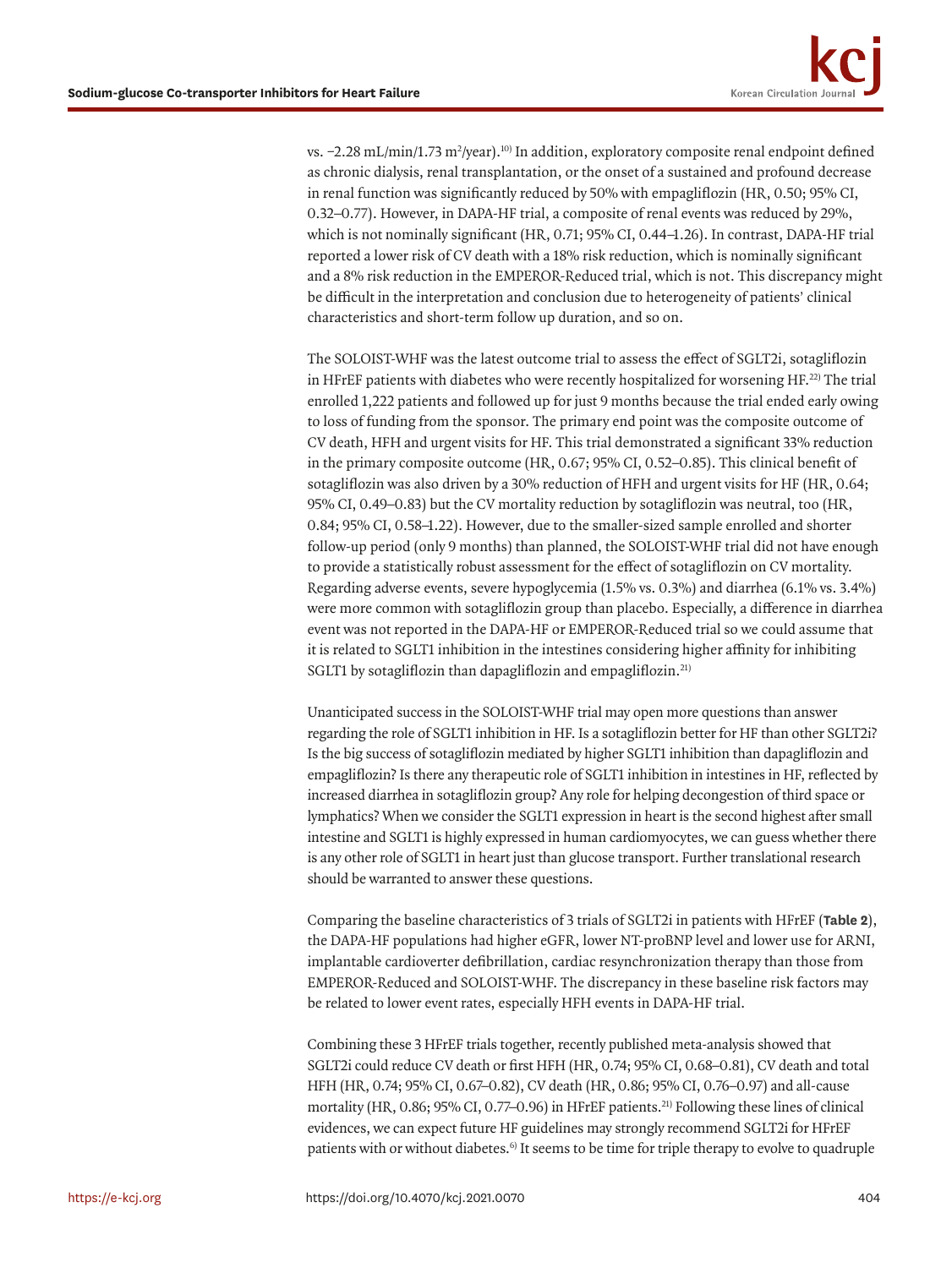| Trials                             | DAPA-HF              |         | <b>EMEPEROR-Reduced</b> |         | SOLOIST-WHF          |         |
|------------------------------------|----------------------|---------|-------------------------|---------|----------------------|---------|
|                                    | Dapagliflozin 10 mg  | Placebo | Empagliflozin 10 mg     | Placebo | Sotagliflozin 5 mg   | Placebo |
| Population                         | 2,373                | 2,371   | 1,863                   | 1,867   | 608                  | 614     |
| Enrolled period                    | Feb 2017 to Aug 2018 |         | Apr 2017 to Nov 2019    |         | Jun 2018 to Mar 2020 |         |
| Follow-up (months)                 | 18.2                 |         | 16                      |         | 9                    |         |
| Age (years)                        | 66                   | 67      | 67                      | 67      | 69                   | 70      |
| Female (%)                         | 23.8                 | 23.0    | 23.5                    | 24.4    | 32.6                 | 34.9    |
| SBP (mmHg)                         | 122                  | 122     | 123                     | 121     | 122                  | 122     |
| NYHA class III/IV (%)              | 32.3                 | 32.7    | 24.9                    | 25.0    | 50.0                 |         |
| LVEF $(9/0)$                       | 31.2                 | 30.9    | 27.7                    | 27.2    | 35.0                 | 35.0    |
| eGFR (mL/min/1.73 m <sup>2</sup> ) | 66.0                 | 65.5    | 61.8                    | 62.2    | 49.2                 | 50.5    |
| NT-proBNP (pg/mL)                  | 1,428                | 1,446   | 1,887                   | 1,926   | 1,817                | 1,741   |
| Ischemic origin (%)                | 55.5                 | 57.3    | 52.8                    | 50.7    | 58.6                 |         |
| HFH history (%)                    | 47.4                 | 47.5    | 31.0                    | 30.7    | 100.0                | 100.0   |
| Diabetes (%)                       | 41.8                 | 41.8    | 49.8                    | 49.8    | 100.0                | 100.0   |
| Atrial fibrillation (%)            | 38.6                 | 38.0    | 35.6                    | 37.8    | 47                   |         |
| ACEI/ARB (%)                       | 84.5                 | 82.8    | 70.5                    | 68.9    | 82.1                 | 83.3    |
| BB (%)                             | 96.0                 | 96.2    | 94.7                    | 94.7    | 92.8                 | 91.4    |
| MRA (%)                            | 71.5                 | 70.6    | 70.1                    | 72.6    | 66.3                 | 62.7    |
| ARNI (%)                           | 10.5                 | 10.9    | 18.3                    | 20.7    | 15.3                 | 18.2    |
| ICD or CRT-D (%)                   | 26.2                 | 26.1    | 31.0                    | 31.8    | 20.3                 |         |
| CRT-D or CRT-P (%)                 | 8.0                  | 6.9     | 11.8                    | 11.9    |                      |         |
| Primary outcomes                   | $0.74(0.65 - 0.85)$  |         | $0.75(0.65 - 0.86)$     |         | $0.67(0.52 - 0.85)$  |         |
| Events/100 patient-year            | 11.6                 | 15.6    | 15.8                    | 21.0    | 51.0                 | 76.3    |
| CV death                           | $0.82(0.69 - 0.98)$  |         | $0.92(0.75 - 1.12)$     |         | $0.84(0.58-1.22)$    |         |
| Events/100 patient-year            | 6.5                  | 7.9     | 7.6                     | 8.1     |                      |         |
| HFH + urgent HF visit              | $0.70(0.59 - 0.83)$  |         | $0.69(0.59 - 0.81)^{*}$ |         | $0.64(0.49 - 0.83)$  |         |
| Events/100 patient-year            | 7.1                  | 10.1    | 10.7                    | 15.5    |                      |         |

<span id="page-6-0"></span>**Table 2.** Key characteristics of trials for SGLT2i in heart failure with reduced ejection fraction

ACEI/ARB = angiotensin converting enzyme inhibitor/angiotensin receptor blocker; ARNI = angiotensin receptor-neprilysin inhibitor; BB = beta-blocker; CRT = cardiac resynchronization therapy; eGFR = estimated glomerular filtration rate; HF = heart failure; HFH = heart failure hospitalization; ICD = implantable cardioverter defibrillation; LVEF = left ventricular ejection fraction; MRA = mineral-corticoid receptor antagonist; NT-proBNP = N-terminal-pro B-type natriuretic peptide; NYHA = New York Heart Association; SBP = systolic blood pressure; SGLT2i = sodium-glucose co-transporter 2 inhibitors. \*Excluding urgent HF visit.

> <span id="page-6-1"></span>therapy including beta-blockers, ARNI, mineralocorticoid receptor antagonists, and SGLT2i in HFrEF.[23\)](#page-8-16)[24\)](#page-8-17) Recent comparative analysis of 3 randomized controlled trials including EMPHASIS-HF (eplerenone), PARADIGM-HF (sacubitril-valsartan, ARNI) and DAPA-HF (dapagliflozin), supported this quadruple therapy as a new standard for HFrEF treatment.<sup>[25\)](#page-8-18)</sup>

### <span id="page-6-2"></span>**EFFECTS ON HEAT FAILURE EVENTS IN PATIENTS WITH HEAT FAILURE WITH PRESERVED EJECTION FRACTION**

<span id="page-6-7"></span><span id="page-6-6"></span><span id="page-6-5"></span><span id="page-6-4"></span><span id="page-6-3"></span>Since 2010, there has not been a drug that can reduce clinical events in patients with HFpEF[.26\)](#page-9-0)[27\)](#page-9-1) In January 2021, the US Food and Drug Administration (FDA) expanded indication to sacubitril-valsartan (ARNI) that would allow for use of the therapy in at least some patients with HFpEF, based on the results from the PARAGON-HF trial.<sup>28)</sup> The new FDA label includes the following note: "Benefits are most clearly evident in patients with LVEF below normal.", which supported by further analysis of PARAGON-HF.<sup>29)30)</sup> Following the first drug for HFpEF, more attention have been paid to SGLT2i, a next nominee for HFpEF drug. An important uncovered question is whether the observed clinical benefits of SGLT2i is present in HFpEF patients like in T2DM or HFrEF patients. Until now, there have been limited data for SGLT2i in HFpEF. In each of the CVOT, approximately 10–15% of patients had a HF history,[31\)](#page-9-5) but the definition for HFrEF or HFpEF and documentation for LVEF were poor in CVOT and real-world evidence<sup>32-[34\)](#page-9-7)</sup>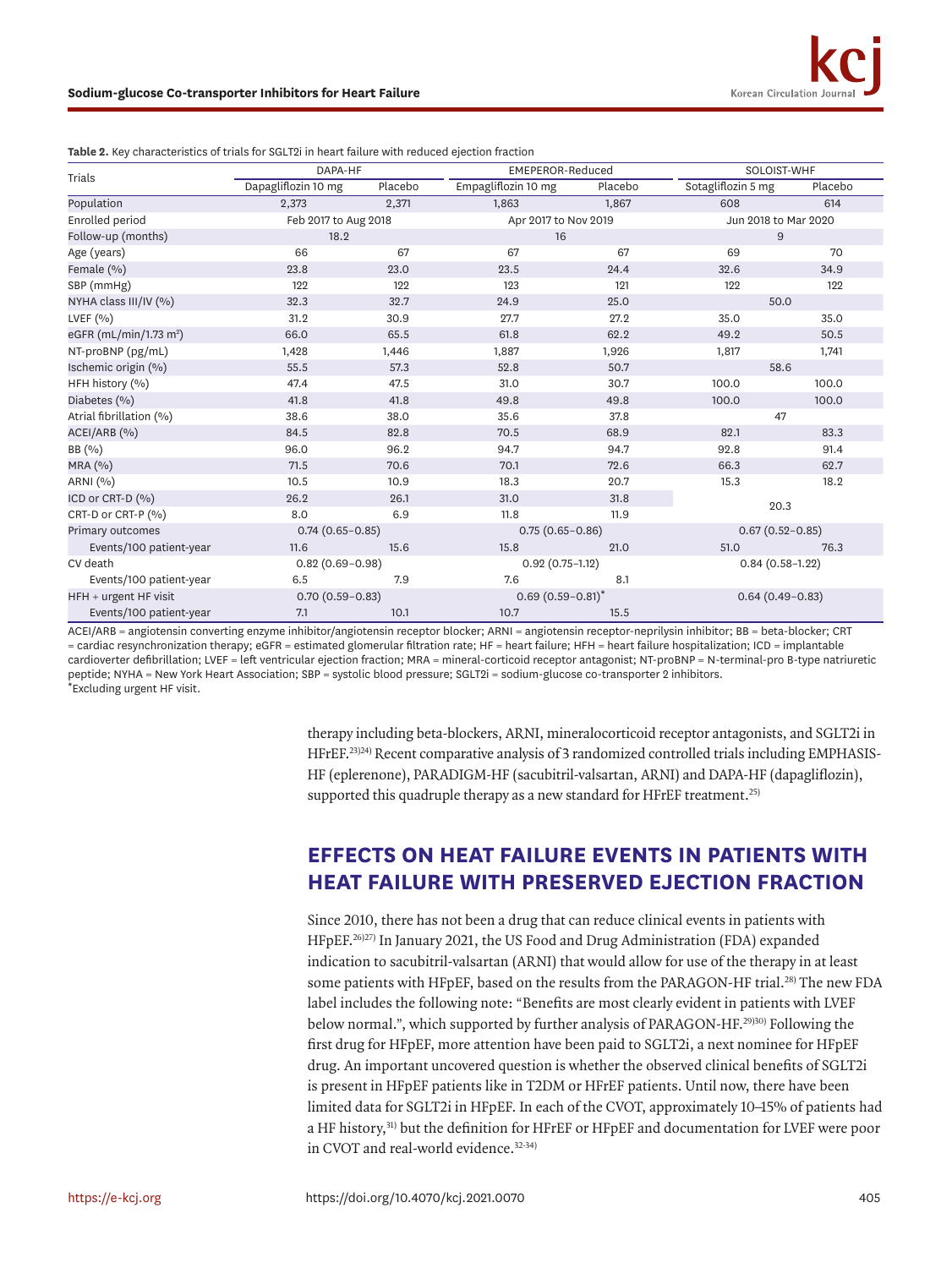<span id="page-7-7"></span>In a post hoc analysis of SOLOIST-WHF, the key subgroup of interest was LVEF <50% vs. ≥50%, which showed a consistent clinical benefit with that in the main results of the trial. Sotagliflozin therapy reduced primary composite outcome in both LVEF <50% (HR, 0.72; 95% CI, 0.56–0.94) and LVEF ≥50% (HR, 0.48; 95% CI, 0.27–0.86) groups.<sup>22)</sup> This result could hint at efficacy of SGLT2i in HFpEF similar to that in HFrEF, even though the number of patients with a LVEF  $\geq$ 50% (n=256) was modest. In a further subgroup analysis regarding LVEF, the HR for the primary composite outcome was 0.69 (95% CI, 0.51–0.92) in patients with a LVEF <40% (n=725) and 0.68 (95% CI, 0.45–1.03) in patients with a LVEF ≥40% (n=494).<sup>21)</sup>

<span id="page-7-8"></span><span id="page-7-6"></span>There are 2 ongoing trials which designed to investigate the clinical effect of SGLT2i in HFpEF patients. The EMPEROR-Preserved trial enrolled 4,126 HFpEF patients to empagliflozin or placebo [\(NCT03057951](http://clinicaltrials.gov/ct2/show/NCT03057951)),<sup>35)[36\)](#page-9-9)</sup> and the DELIVER trial enrolled 4,700 patients to dapagliflozin or placebo [\(NCT01297257](http://clinicaltrials.gov/ct2/show/NCT01297257)); both clinical trials are expected to be completed and reported in 2021–2022.

# **CONCLUSION**

SGLT2i have been emerged as a powerful therapeutic option to reduce the risk of HF and HFH in patients with T2DM, and to reduce CV mortality and HFH in HFrEF patients with or without T2DM. These favorable benefits of SGLT2i could be attained by taking once daily without up-titration like renin-angiotensin system blockers or beta-blockers. In addition, the risk of hypotension, hyperkalemia, or worsening of renal function, which concerns that often accompany the use of HF medication is relatively low with low risk of other safety issues such as bone fracture, low extremity limb ischemia, and diarrhea. Ongoing study to evaluate the clinical effect of SGLTi for HFpEF may further widen the clinical implication of these novel cardiorenal protective drugs beyond their metabolic effects. Further translational or reverse translational studies should be warranted to elucidate the pharmacological mechanisms of SGLT2i on protection for heart, kidney and human being.

# **REFERENCES**

- <span id="page-7-0"></span>[1.](#page-1-0) Wright EM, Loo DD, Hirayama BA. Biology of human sodium glucose transporters. *Physiol Rev* 2011;91:733-94. **[PUBMED](http://www.ncbi.nlm.nih.gov/pubmed/21527736) | [CROSSREF](https://doi.org/10.1152/physrev.00055.2009)**
- <span id="page-7-1"></span>[2.](#page-1-1) DeFronzo RA, Reeves WB, Awad AS. Pathophysiology of diabetic kidney disease: impact of SGLT2 inhibitors. *Nat Rev Nephrol* 2021 [Epub ahead of print]. **[PUBMED](http://www.ncbi.nlm.nih.gov/pubmed/33547417) | [CROSSREF](https://doi.org/10.1038/s41581-021-00393-8)**
- <span id="page-7-2"></span>[3.](#page-2-1) Zelniker TA, Braunwald E. Mechanisms of cardiorenal effects of sodium-glucose cotransporter 2 inhibitors: JACC state-of-the-art review. *J Am Coll Cardiol* 2020;75:422-34. **[PUBMED](http://www.ncbi.nlm.nih.gov/pubmed/32000955) | [CROSSREF](https://doi.org/10.1016/j.jacc.2019.11.031)**
- <span id="page-7-3"></span>[4.](#page-1-2) Alicic RZ, Neumiller JJ, Johnson EJ, Dieter B, Tuttle KR. Sodium-glucose cotransporter 2 inhibition and diabetic kidney disease. *Diabetes* 2019;68:248-57. **[PUBMED](http://www.ncbi.nlm.nih.gov/pubmed/30665953) | [CROSSREF](https://doi.org/10.2337/dbi18-0007)**
- <span id="page-7-4"></span>[5.](#page-1-3) Gilbert RE, Krum H. Heart failure in diabetes: effects of anti-hyperglycaemic drug therapy. *Lancet* 2015;385:2107-17. **[PUBMED](http://www.ncbi.nlm.nih.gov/pubmed/26009231) | [CROSSREF](https://doi.org/10.1016/S0140-6736(14)61402-1)**
- <span id="page-7-5"></span>[6.](#page-5-0) Zannad F, Ferreira JP, Pocock SJ, et al. SGLT2 inhibitors in patients with heart failure with reduced ejection fraction: a meta-analysis of the EMPEROR-Reduced and DAPA-HF trials. *Lancet* 2020;396:819-29. **[PUBMED](http://www.ncbi.nlm.nih.gov/pubmed/32877652) | [CROSSREF](https://doi.org/10.1016/S0140-6736(20)31824-9)**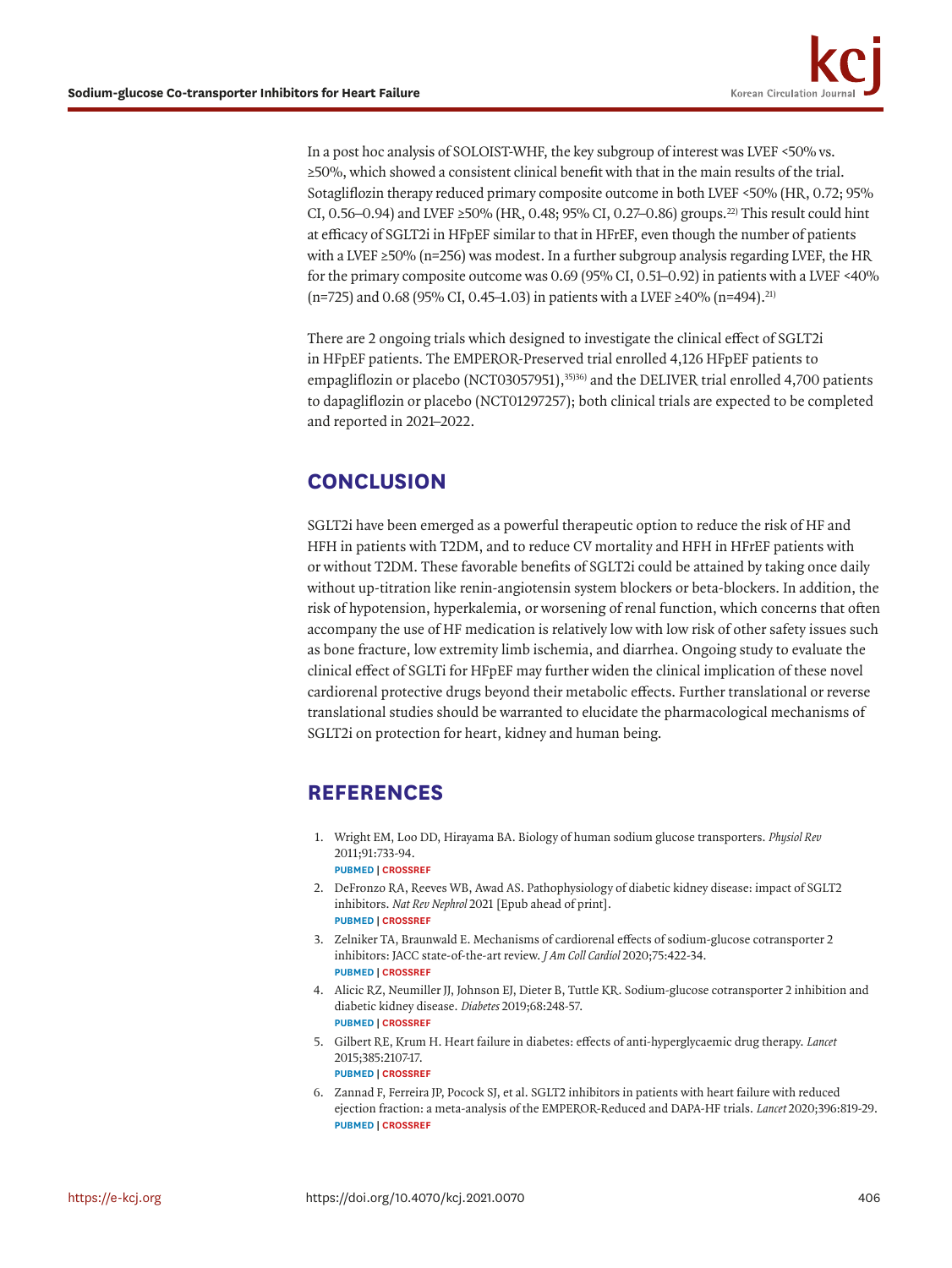- <span id="page-8-0"></span>[7.](#page-2-2) Zinman B, Wanner C, Lachin JM, et al. Empagliflozin, cardiovascular outcomes, and mortality in type 2 diabetes. *N Engl J Med* 2015;373:2117-28. **[PUBMED](http://www.ncbi.nlm.nih.gov/pubmed/26378978) | [CROSSREF](https://doi.org/10.1056/NEJMoa1504720)**
- <span id="page-8-1"></span>[8.](#page-3-0) Wiviott SD, Raz I, Bonaca MP, et al. Dapagliflozin and cardiovascular outcomes in type 2 diabetes. *N Engl J Med* 2019;380:347-57. **[PUBMED](http://www.ncbi.nlm.nih.gov/pubmed/30415602) | [CROSSREF](https://doi.org/10.1056/NEJMoa1812389)**
- <span id="page-8-2"></span>[9.](#page-4-0) McMurray JJ, Solomon SD, Inzucchi SE, et al. Dapagliflozin in patients with heart failure and reduced ejection fraction. *N Engl J Med* 2019;381:1995-2008. **[PUBMED](http://www.ncbi.nlm.nih.gov/pubmed/31535829) | [CROSSREF](https://doi.org/10.1056/NEJMoa1911303)**
- <span id="page-8-3"></span>[10.](#page-5-1) Packer M, Anker SD, Butler J, et al. Cardiovascular and renal outcomes with empagliflozin in heart failure. *N Engl J Med* 2020;383:1413-24. **[PUBMED](http://www.ncbi.nlm.nih.gov/pubmed/32865377) | [CROSSREF](https://doi.org/10.1056/NEJMoa2022190)**
- <span id="page-8-4"></span>[11.](#page-2-3) Pellicori P, Ofstad AP, Fitchett D, et al. Early benefits of empagliflozin in patients with or without heart failure: findings from EMPA-REG OUTCOME. *ESC Heart Fail* 2020;7:3401-7. **[PUBMED](http://www.ncbi.nlm.nih.gov/pubmed/32915523) | [CROSSREF](https://doi.org/10.1002/ehf2.12891)**
- <span id="page-8-5"></span>[12.](#page-2-1) Verma S, McMurray JJ. SGLT2 inhibitors and mechanisms of cardiovascular benefit: a state-of-the-art review. *Diabetologia* 2018;61:2108-17. **[PUBMED](http://www.ncbi.nlm.nih.gov/pubmed/30132036) | [CROSSREF](https://doi.org/10.1007/s00125-018-4670-7)**
- <span id="page-8-6"></span>[13.](#page-2-4) Neal B, Perkovic V, Matthews DR. Canagliflozin and cardiovascular and renal events in type 2 diabetes. *<sup>N</sup> Engl J Med* 2017;377:2099. **[PUBMED](http://www.ncbi.nlm.nih.gov/pubmed/29166232) | [CROSSREF](https://doi.org/10.1056/NEJMoa1611925)**
- <span id="page-8-7"></span>[14.](#page-3-1) Cannon CP, Pratley R, Dagogo-Jack S, et al. Cardiovascular outcomes with ertugliflozin in type 2 diabetes. *N Engl J Med* 2020;383:1425-35. **[PUBMED](http://www.ncbi.nlm.nih.gov/pubmed/32966714) | [CROSSREF](https://doi.org/10.1056/NEJMoa2004967)**
- <span id="page-8-8"></span>[15.](#page-3-2) Bhatt DL, Szarek M, Pitt B, et al. Sotagliflozin in patients with diabetes and chronic kidney disease. *N Engl J Med* 2021;384:129-39. **[PUBMED](http://www.ncbi.nlm.nih.gov/pubmed/33200891) | [CROSSREF](https://doi.org/10.1056/NEJMoa2030186)**
- <span id="page-8-9"></span>[16.](#page-3-3) Zannad F, Cowie MR. VERTIS-CV: more evidence that sodium glucose cotransporter 2 inhibition brings rapid and sustained heart failure benefit. *Circulation* 2020;142:2216-8. **[PUBMED](http://www.ncbi.nlm.nih.gov/pubmed/33284652) | [CROSSREF](https://doi.org/10.1161/CIRCULATIONAHA.120.050512)**
- <span id="page-8-10"></span>[17.](#page-3-4) Kramer CK, Ye C, Campbell S, Retnakaran R. Comparison of new glucose-lowering drugs on risk of heart failure in type 2 diabetes: a network meta-analysis. *JACC Heart Fail* 2018;6:823-30. **[PUBMED](http://www.ncbi.nlm.nih.gov/pubmed/30196071) | [CROSSREF](https://doi.org/10.1016/j.jchf.2018.05.021)**
- <span id="page-8-11"></span>[18.](#page-4-1) Fitchett D, Zinman B, Wanner C, et al. Heart failure outcomes with empagliflozin in patients with type 2 diabetes at high cardiovascular risk: results of the EMPA-REG OUTCOME® trial. *Eur Heart J* 2016;37:1526-34. **[PUBMED](http://www.ncbi.nlm.nih.gov/pubmed/26819227) | [CROSSREF](https://doi.org/10.1093/eurheartj/ehv728)**
- <span id="page-8-12"></span>[19.](#page-4-2) Grant PJ, Cosentino F. The 2019 ESC guidelines on diabetes, pre-diabetes, and cardiovascular diseases developed in collaboration with the EASD: New features and the 'Ten Commandments' of the 2019 guidelines are discussed by Professor Peter J. Grant and Professor Francesco Cosentino, the Task Force chairmen. *Eur Heart J* 2019;40:3215-7. **[PUBMED](http://www.ncbi.nlm.nih.gov/pubmed/31608951) | [CROSSREF](https://doi.org/10.1093/eurheartj/ehz687)**
- <span id="page-8-13"></span>[20.](#page-4-3) Kato ET, Silverman MG, Mosenzon O, et al. Effect of dapagliflozin on heart failure and mortality in type 2 diabetes mellitus. *Circulation* 2019;139:2528-36. **[PUBMED](http://www.ncbi.nlm.nih.gov/pubmed/30882238) | [CROSSREF](https://doi.org/10.1161/CIRCULATIONAHA.119.040130)**
- <span id="page-8-14"></span>[21.](#page-7-6) Docherty KF, McMurray JJ. SOLOIST-WHF and updated meta-analysis: sodium-glucose co-transporter 2 inhibitors should be initiated in patients hospitalized with worsening heart failure. *Eur J Heart Fail* 2021;23:27-30.

#### **[PUBMED](http://www.ncbi.nlm.nih.gov/pubmed/33283384) | [CROSSREF](https://doi.org/10.1002/ejhf.2075)**

- <span id="page-8-15"></span>[22.](#page-7-7) Bhatt DL, Szarek M, Steg PG, et al. Sotagliflozin in patients with diabetes and recent worsening heart failure. *N Engl J Med* 2021;384:117-28. **[PUBMED](http://www.ncbi.nlm.nih.gov/pubmed/33200892) | [CROSSREF](https://doi.org/10.1056/NEJMoa2030183)**
- <span id="page-8-16"></span>[23.](#page-6-1) Felker GM. Building the foundation for a new era of quadruple therapy in heart failure. *Circulation* 2020;141:112-4. **[PUBMED](http://www.ncbi.nlm.nih.gov/pubmed/31736333) | [CROSSREF](https://doi.org/10.1161/CIRCULATIONAHA.119.044578)**
- <span id="page-8-17"></span>[24.](#page-6-1) Berliner D, Bauersachs J. Current drug therapy in chronic heart failure: the new guidelines of the European Society of Cardiology (ESC). *Korean Circ J* 2017;47:543-54. **[PUBMED](http://www.ncbi.nlm.nih.gov/pubmed/28955380) | [CROSSREF](https://doi.org/10.4070/kcj.2017.0030)**
- <span id="page-8-18"></span>[25.](#page-6-2) Vaduganathan M, Claggett BL, Jhund PS, et al. Estimating lifetime benefits of comprehensive diseasemodifying pharmacological therapies in patients with heart failure with reduced ejection fraction: a comparative analysis of three randomised controlled trials. *Lancet* 2020;396:121-8. **[PUBMED](http://www.ncbi.nlm.nih.gov/pubmed/32446323) | [CROSSREF](https://doi.org/10.1016/S0140-6736(20)30748-0)**